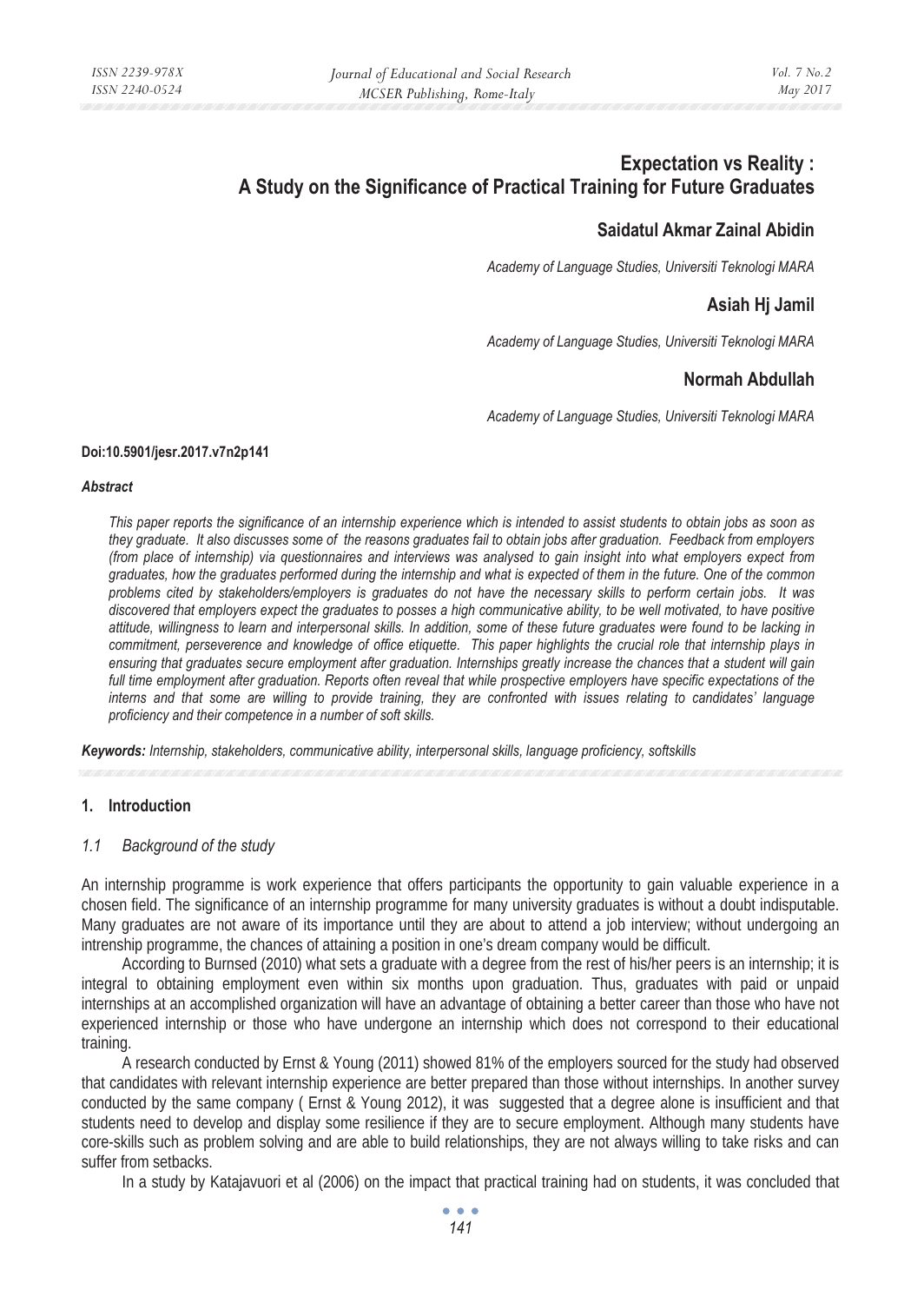not only was it a valuable experience for them but the candidates acquired practical skills and knowledge in a working community of professionals. These are among some findings in studies where the importance of an internship programme is emphasized.

Many reasons have also been cited for the importance of an internship programme; these include gaining realworld experience, setting yourself apart from others, applying knowledge gained in classes hence continuing one's learning process, enabling one to evaluate potential employers just as employers are afforded a chance to evaluate potential full-time candidates over a span of time, gaining hands on experience in an office setting and becoming part of a team, gaining self-confidence, and improving oral and written communication skills (Groovejob.com, About.com Internships, Katajavuori et al 2006, BYU 2012).

From the employers' perspective, it is also true that students need to stay focussed on what they are good at and develop their experience around these core areas, rather than trying to cover all bases. This in turn will help to build confidence in their abilities and improve their levels of resilience (Eccleston 2012, Centre of Applied Positive Psychology (CAPP)). In the study, even though 83% of candidates were confident of achieving their career goals, they were forewarned against becoming complacent.

From the students' perspective, Hergert (2009) reported that students' demographic profile correlates to how they value internship, the structure of the internship, and the connection to their career plans.

Thus, it is clear that students stand to gain a great deal of experience, knowledge and many other skills during their internship which give them added value and enhance their potential for employment. In addition, it is also evident that in order to succeed students need to be prepared and well informed of the requirements and expectations of their prospective internship employers before they set out for the practical training. While they make their own preparations and often seek for information single-handedly, it is also the university's responsibility to assist students by providing short courses or internship preparatory seminars.

This paper uncovers some of the common problems cited by stakeholders/employers of students. They claim that students do not have the necessary skills to perform certain jobs; they require assistance and are often dependent on the senior staff. It was also discovered that employers expect the graduates to posses a high communicative ability, to be well motivated, to have positive attitude, willingness to learn and interpersonal skills. In addition, some of these future graduates were found to be lacking in commitment, perseverence and knowledge of office etiquette.

#### *1.2 The objectives of the study*

The aim of this paper is to show that while an internship programme plays a crucial role in ensuring that graduates secure employment after graduation, there are many aspects that require attention before students attend internship, while they are in internship, and the post internship stage. In addition to employers' expectations and feedback afterward in terms of students' strengths and weaknesses at the workplace, students' feedback on their experiences are also presented. Furthermore, the paper reports on some suggestions and recommendations from the employers on how candidates can be better prepared for their internship. The paper concludes with recommendations on how the internship programme at a faculty can be strengthened through improved preparatory courses/seminars, evaluation and monitoring of candidates as well as supervisors, and the duration of the internship. For this purpose, data gathered from a programme in English for Professional Communication is used to illuminate these points.

## **2. Data Gathering Method**

#### *2.1 Participants for the study*

The participants in this study were final year students of English for Profesional Communication (EPC), a program offered in one of the institutions of higher learning in Malaysia. The participants went for their internship in organizations of their choice, subject to the faculty's approval. Data from 2 cohorts were examined.

The EPC program structure emphasises language and communication, linguistics, critical thinking, cross- cultural interaction, management, enterpreneurship,interactive multimedia design and development and organizational behaviour.EPC is a three year program which was first offered in 2006. After several cohorts the employers suggested some possible careers for these graduates in the field of Corporate Communication, Public Relations Journalism, Editorial & Copy Writing, Translation, Interpreter, Marketing Executive, Management, Human Resource, Quality and Document Control, and Business Development.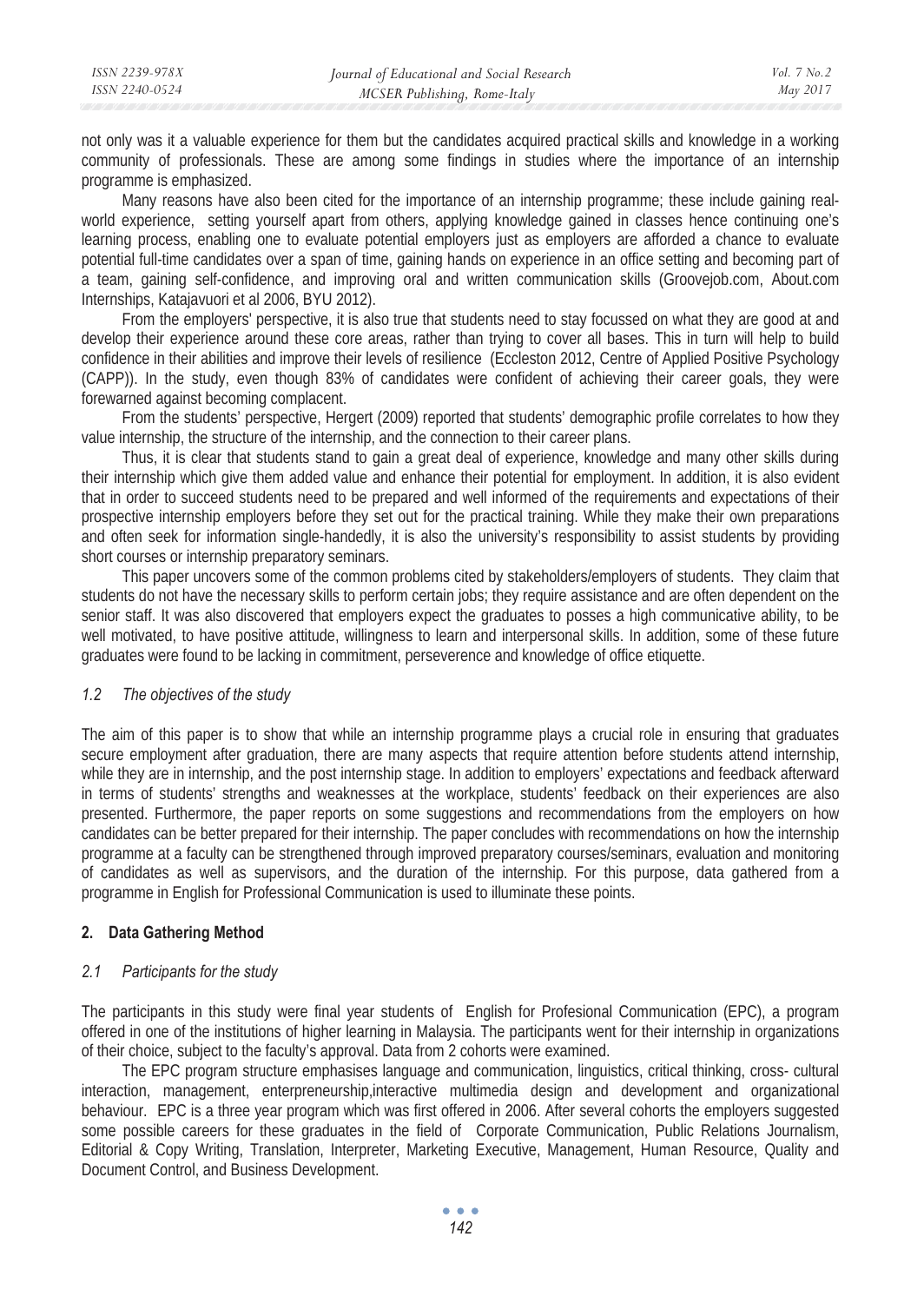## *2.2 Data for the study*

The data were obtained from the following:

- a) student interns who were in the final year degree programme in English for Professional Communication (EPC) which is offered in one of the higher institutions in Malaysia,
- b) supervisors from the faculty
- c) supervisors/employers from the organization (stakeholders)

The data obtained for this report were gathered from interviews between supervisors from the faculty and supervisors from the organizations of internship and also feedback from students' interview. The data were also triangulated with evaluation report on the performance of interns in the organizations they were attached.

## **3. Results/Findings**

This section discusses employers' expectations of the interns based on the feedback provided by the employers from organizations which took in interns from the program. It also discusses findings from students' questionnaires and interviews on their internship experience.

#### *3.1 Employers expectations of the interns*

#### *3.1.1 Communicative ability*

The employers interviewed insisted that interns should have a good command of the language. This would provide them an edge over the other interns. Moreover it would contribute to the good image of the organizations. Organizations claimed that with an excellent communicative ability, be it spoken or written, it would be much easier for students to secure placement in certain organizations.

#### *3.1.2 Independence*

Most employers interviewed preferred that interns be independent and able to deal with tasks and challenges. Employers mentioned that they would need someone that could be left with minimum supervision due to the hectic nature of certain organizations. Thus having an intern who is independent would be beneficial for the organizations..

#### *3.1.3 Confidence*

Employers would like to have interns who have a high level of confidence in terms of expressing themselves and carrying out tasks given to them. In this way the interns would be given more responsiblity since employers would trust their ability to fulfill these responsibilities.

#### *3.1.4 Proactive*

Employers expect interns to offer assistance to other employees and not to wait to be called for help. Interns should be proactive and ask for tasks if they are not assigned to do anything. They should take the initiative to find ways to improvise or improve work situation. They should be willing to learn and not be afraid to ask questions and seek clarification if they are in doubt.

#### *3.1.5 Team player*

Interns are expected to blend well with the rest of the staff in the organization. This is one way that they could learn from others about the orgnization and also about the tasks and responsiblities shouldered upon them. In this way they not only learn about the tasks but also about human relations. This would help tremendously once they venture into the real working world. They would also be aware of the importance of working in a team for task completion as well as to achieve success.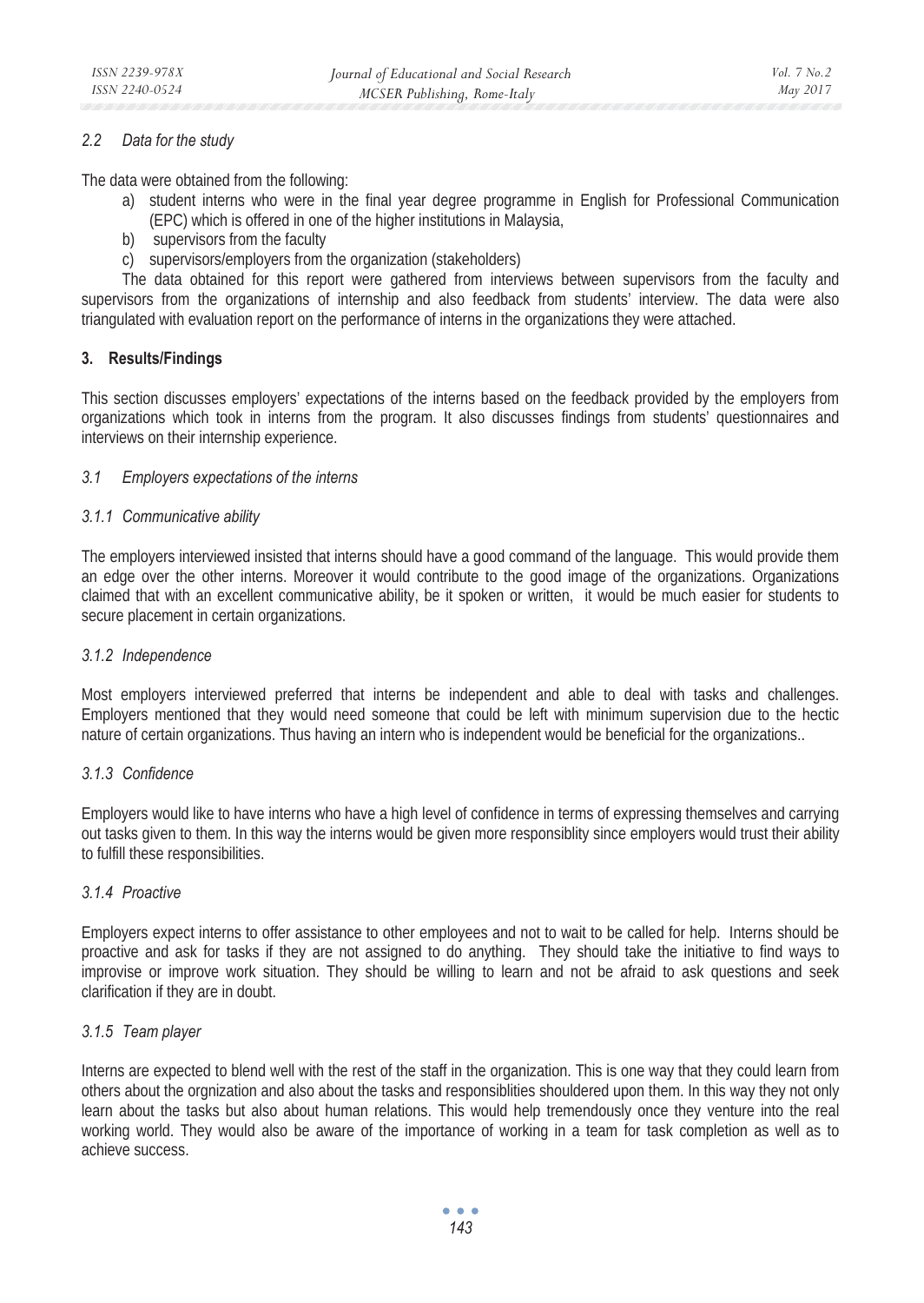#### *3.1.6 Discipline*

Interns are expected to have a high level of self discipline in terms of punctuality, behavior at the workplace and appearance. They should know about the etiquette at the workplace.They should not involve themselves in office politics and always use discretion when instructed to carry out tasks which are not related to work or which involve after office hours.

## *3.1.7 Motivated and a positive attitude*

Interns should have vision in terms of the direction of their career. They should be motivated to work hard and always wish to improve themselves. They should possess a positive attitude and be brave to face whatever challenges ahead of them. Optimism is one of the characteristics that employers want in the interns and their employees.

## *3.1.8 Duration of internship*

Most of the employers reported that the duration of the internship program should be extended from 3 to 6 months. According to most of them 3 months is too short a time for students to learn the traits of the job. The first 3 months according to them is the time for interns to get settled in the organization. And the following months would be the time for interns to apply what they have learned and eventually be tested in the field. The students tend to take things easy since they know that they are not going to be with the organization for long. They sometimes carry out tasks without the intention of completing them and wait for the permanent staff to complete them.This is something that employers sometimes face.

## *3.2 Qualities that interns possess (employers' feedback)*

Based on the analysis of the study, the employers stated that some of the positive qualities that the interns possess currently are:

| <b>Positive</b> |                    | <b>Negative</b>               |
|-----------------|--------------------|-------------------------------|
|                 | Leadership quality | Dependent                     |
| 2.              | Determined         | Lack of confidence            |
| 3               | Conscientious      | Punctuality                   |
|                 | Responsible        | Laid back                     |
| 5               | Proficient         | Insensitive to office culture |
|                 | Proactive          | Commitment                    |
|                 | Time management    |                               |
| 8               | Soft skills        |                               |
| 9.              | Commitment         |                               |

## *3.3 Students' Feedback*

#### *3.3.1 Preparation for the real world*

Most of the students interviewed felt that the internship program was useful and necessary to prepare them for the real working world. They mentioned that they learned of job etiquette and other skills such as the ability to meet deadlines, negotiation and interpersonal skills, perseverance, patience, discipline, obedience and determination.

The following excerpts were taken from interviews conducted with the interns and log book entries:

An intern mentioned that the internship "...*was like a practice for me... so I sort of know what to expect when I start work"* (Intern3\_int).

Another intern was also in agreement when he stated that "...*oh..it's very different from studying..."* (Intern2\_int).

In other words they felt that the internship in a way prepared them when they go out to work. All of them expressed anxiety and nervousness especially on the first day of intership. They voiced out that this would prepare them for future job interviews and would give them more confidence in carrying out future tasks at the workplace.

They reiterated that the internship exposed them to human relations which they felt was necessary since it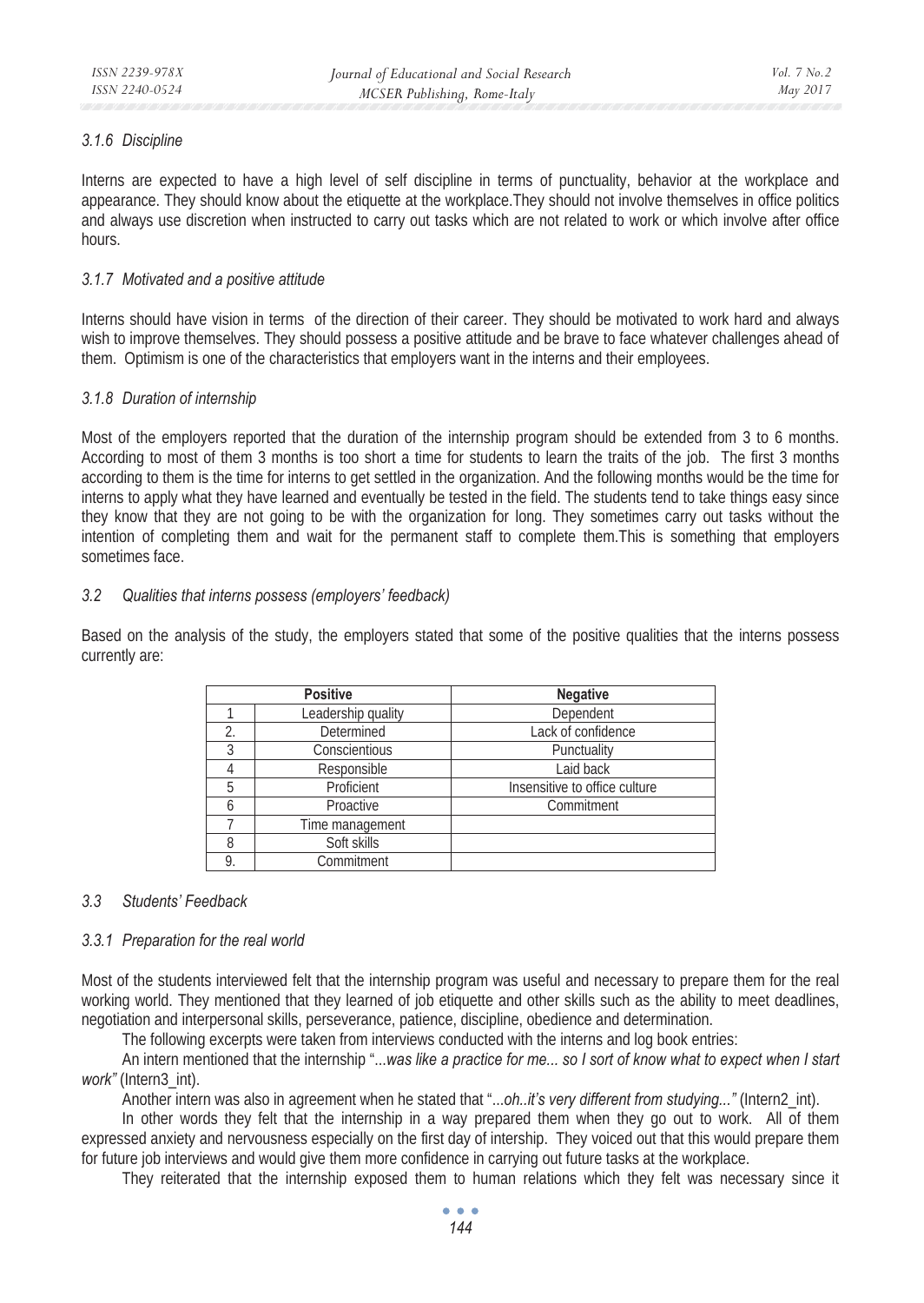provided them with new knowledge and experience what to expect in the real situation. *"...very challenging tasks and I am not familiar with the working environment at all. It is awkward but I'm okay with it because I like people"* (Intern7\_int)

The students insisted that the internship program is effective in providing graduates the traits which are expected and desired by employers.

#### *3.3.2 Relevance of courses in the programme*

The students stated that most of the courses offered in the EPC program were relevant to prepare them for the internship. The students felt that some of the courses such as the electives were helpful in fulfilling some of the tasks related to marketing, retailing and computer-based tasks.

One of them stated, "*they put me in the Marketing Department and I was assigned to some accounting tasks ...a little challenging but okay..."* (Intern3\_Log).

Some students felt that the courses related to multi media had also managed to impress their employers "... *they were quite surprised that I was able to carry out the task of designing a website and blog..."*.(Intern3\_int)

The critical thinking course was also mentioned as one of the courses that they felt useful. One of them stated that "... *the critical thinking course helped me in the analysis part of a report*" (Intern1\_Log).

The students also claimed that they gained skills in problem solving from their workplace. Negotiation and persuasion course helped them in terms of dealing with clients for those who were attached to organizations which required the skill. A student stated that "*I was required to 'pitch' clients and convince them to participate in a conference and I managed to persuade them to do so in my third attempt. I was so proud"* (Intern7\_int).

The students also felt that the presentation practices in each course helped to prepare them for similar tasks at the workplace. Thus generally they agreed that the courses offered by the program were applicable to their internship experience.

#### *3.3.3 Training in workplace behavior*

*"When I started my practical....on the first day...I didn't know what to expect...really first time experience..."* (Intern4\_int). According to this intern everything was really new to her and she claimed that it would be good if she knew what exactly to expect on the first day.

This was echoed by another intern who stated "I felt really nervous..yesterday I just sat at my desk because everyone was busy...I wanted to answer the phone but not sure..."(Intern6\_int). In other words she could have been more relaxed and confident if she were given training in office management/behavior.

#### *3.3.4 Duration of the internship*

Some students felt that the 3 month duration was sufficient for them to acquire the experience to prepare them for the real world where some felt that the duration should be longer.

One of the students mentioned, "*I think I can do better if given more time..."*(Intern5\_int).

This seemed to echo the employers' feedback on the duration of time of internship.

The EPC program was designed based on the guidelines and requirement of the Academic Affairs – the Curriculum Unit (UHEK) of the institution which is responsible for monitoring programs before the program is forwarded to the Malaysia Qualifications Agency (MQA) for accreditation and the Ministry of Higher Education (MOHE) for approval. Once a program is approved it would have met all the requirements of all the governing bodies and thus the duration of the internship is sufficient for students to graduate. Furthermore, if the length of time for the internship were to be extended, this would mean an extension of the degree program as well. Thus, the faculty agreed that the 3 month internship would remain.

#### **4. Conclusion**

The findings of this paper enforces the importance of internship. As stated in earlier studies, the significance of an internship course is undeniable.

Organizations which provided positive feedback in the study were organizations which found interns' skills, knowledge and experience relevant to the tasks given. In this way what the organizations want match the interns'